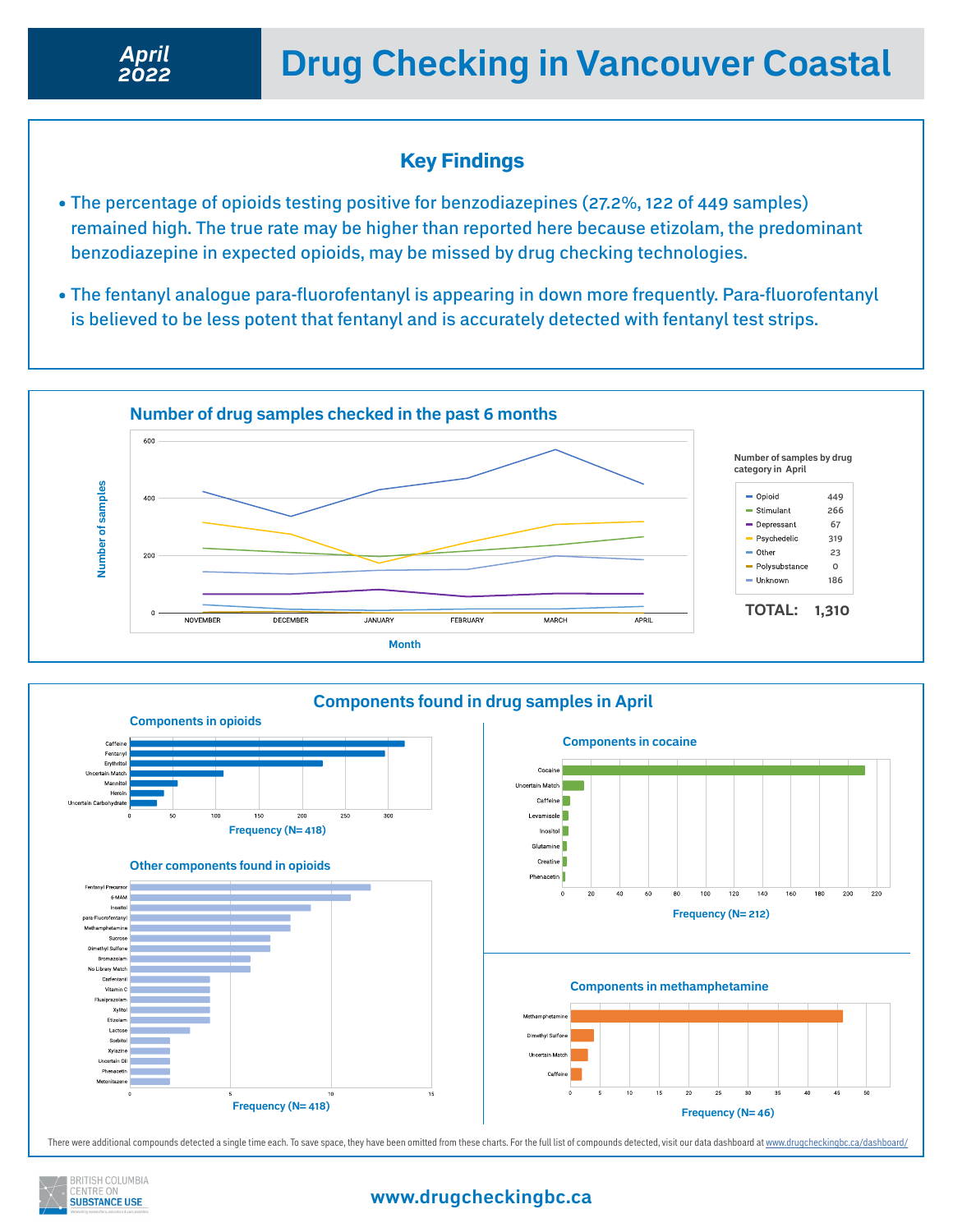## **Number of samples tested with fentanyl present**





#### **To receive drug contamination alerts, text "alert" to (236) 999-DOPE (3673)**



#### **Percentage of opioids testing positive for benzodiazepines in the past 6 months**

During the month of April, **27.2%** of expected opioid samples tested positive for benzodiazepines using test strips in our partner sites in Vancouver Coastal Health **(122 samples of 449 checked)**. Opioid samples are checked for benzodiazepine-positivity using BTNX test strips and the FTIR spectrometer. The results presented here are derived from both of these technologies and are presumptive until confirmed by a laboratory.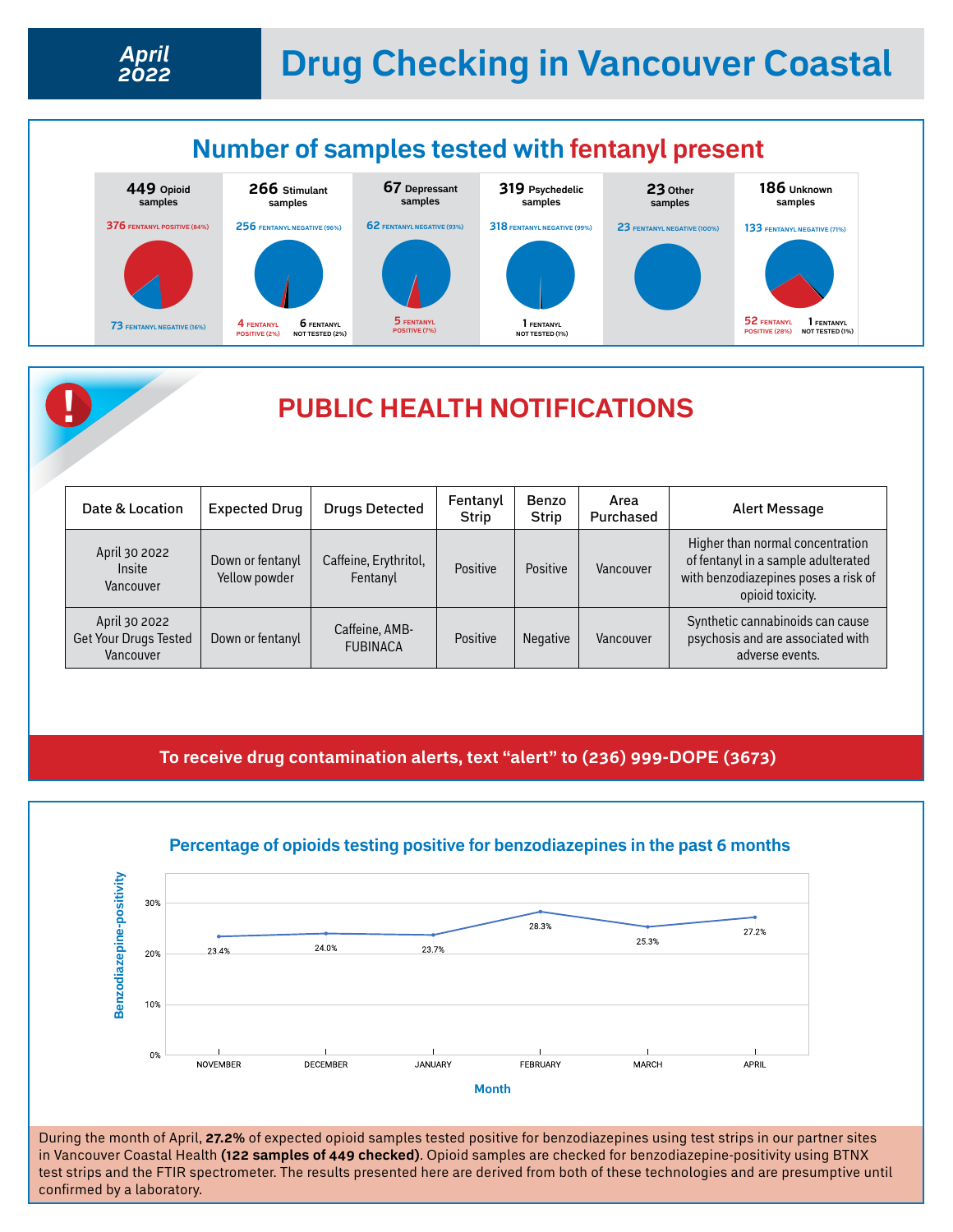# **Number of drugs checks and hours at each site**

| Location                           | # of Drugs Checked |
|------------------------------------|--------------------|
| <b>Get Your Drugs Tested</b>       | 1,077              |
| Insite                             | 150                |
| <b>Overdose Prevention Society</b> | 60                 |
| Molson OPS                         | $12^{12}$          |
| Total                              | 1,310              |



*Depressant may include: benzodiazepines, etizolam, GHB, hypnotics*

*Polysubstance includes: cross-category mixtures*

*Psychedelic may include: MDMA and related, 2C-family, tryptamines, ketamine, LSD* 

*Stimulant may include: methamphetamine, "speed," cocaine and crack cocaine, cathinones*

*Unknown includes: samples where the individual was unable to identify an expected substance - this includes found samples.*